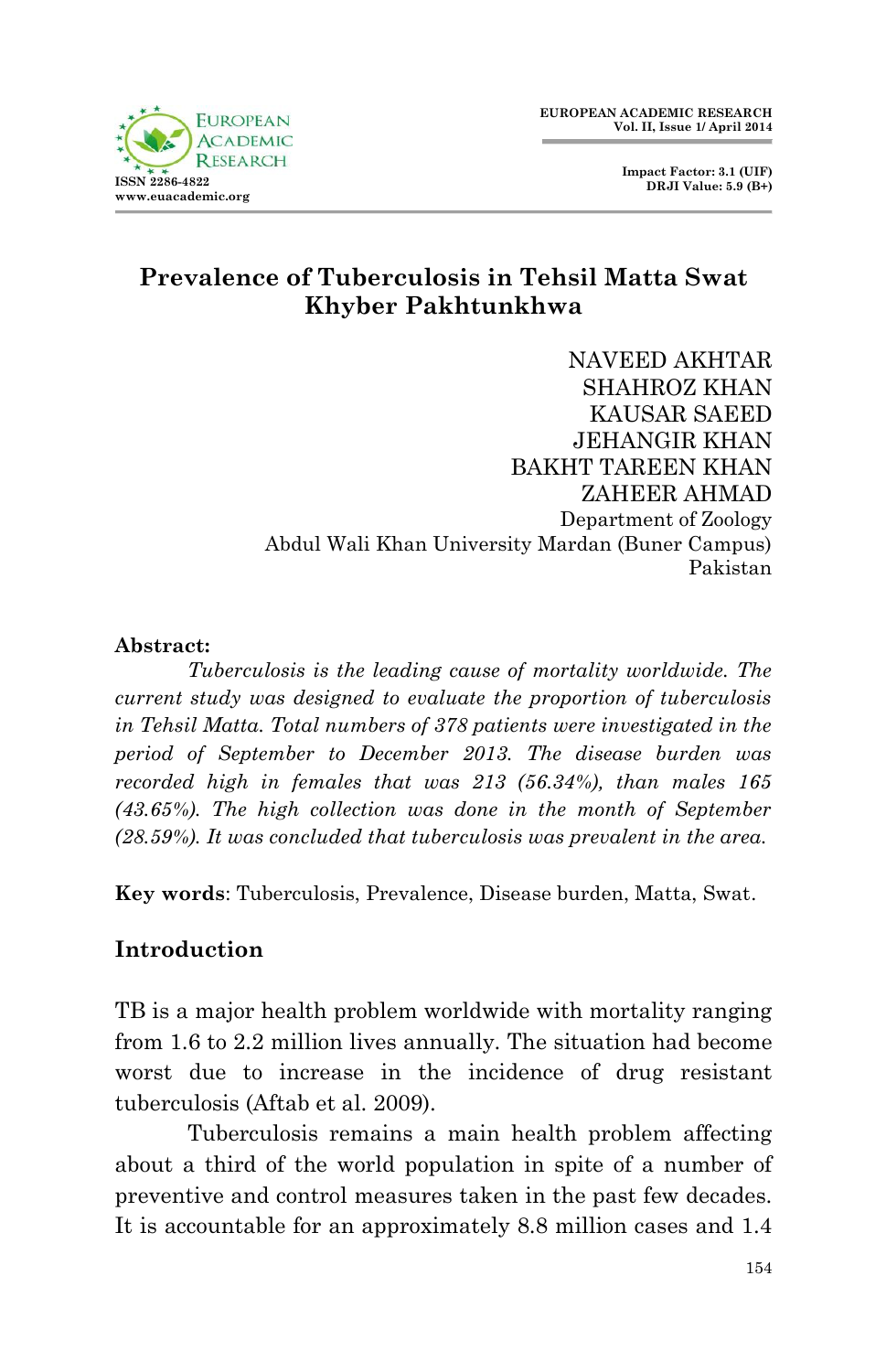million deaths worldwide (WHO 2009; Hargreaves et al. 2010).

According to survey it is expected that Africa contributes about 29% and 34% of all tuberculosis related morbidity and mortality to the worldwide load. In Ghana, tuberculosis remains a main reason of preventable adult morbidity and mortality (Ahorlu et al. 2013).

More than any other single infectious agent it is believed that tuberculosis is responsible for more adults deaths each year (WHO 2009). Tuberculosis occurs at any stage of life, to any age group and can affect almost all organs of the body (Fanning 1999).

Tuberculosis being one of the world's leading infectious diseases had caused 8.7 million incident cases and 1.4 million deaths in 2010 approximately (WHO 2012).

The major health problem and an important unnecessary risk for premature death is the use of tobacco. Relations between tobacco smoking and TB had been shown in wide research (Bates et al. 2007; Lin et al. 2007; Slama et al. 2007; Van Zyl Smit et al. 2010), and increased rate of death has been identified among smokers due to tuberculosis (Reed et al. 2013).

The problem of tuberculosis had become further complicated by the rapid spread of human immunodeficiency virus (HIV) and the appearance of drug resistance. HIV play key role in increasing the incidence of tuberculosis as it makes the diagnosis of tuberculosis difficult (Narain et al. 1992; Raviglione et al. 1992).

Pakistan ranks sixth among countries with a high burden of tuberculosis. In Pakistan tuberculosis is prevalent in 420,000 and incidence is 231 per 100,000 population (WHO 2010) Pakistan is among the 27 countries with high burden of MDR TB (WHO 2010). According to a 2008 there were approximately 15000 MDR TB patients in Pakistan (WHO 2010).

**EUROPEAN ACADEMIC RESEARCH - Vol. II, Issue 1 / April 2014** To the best of our knowledge not many studies have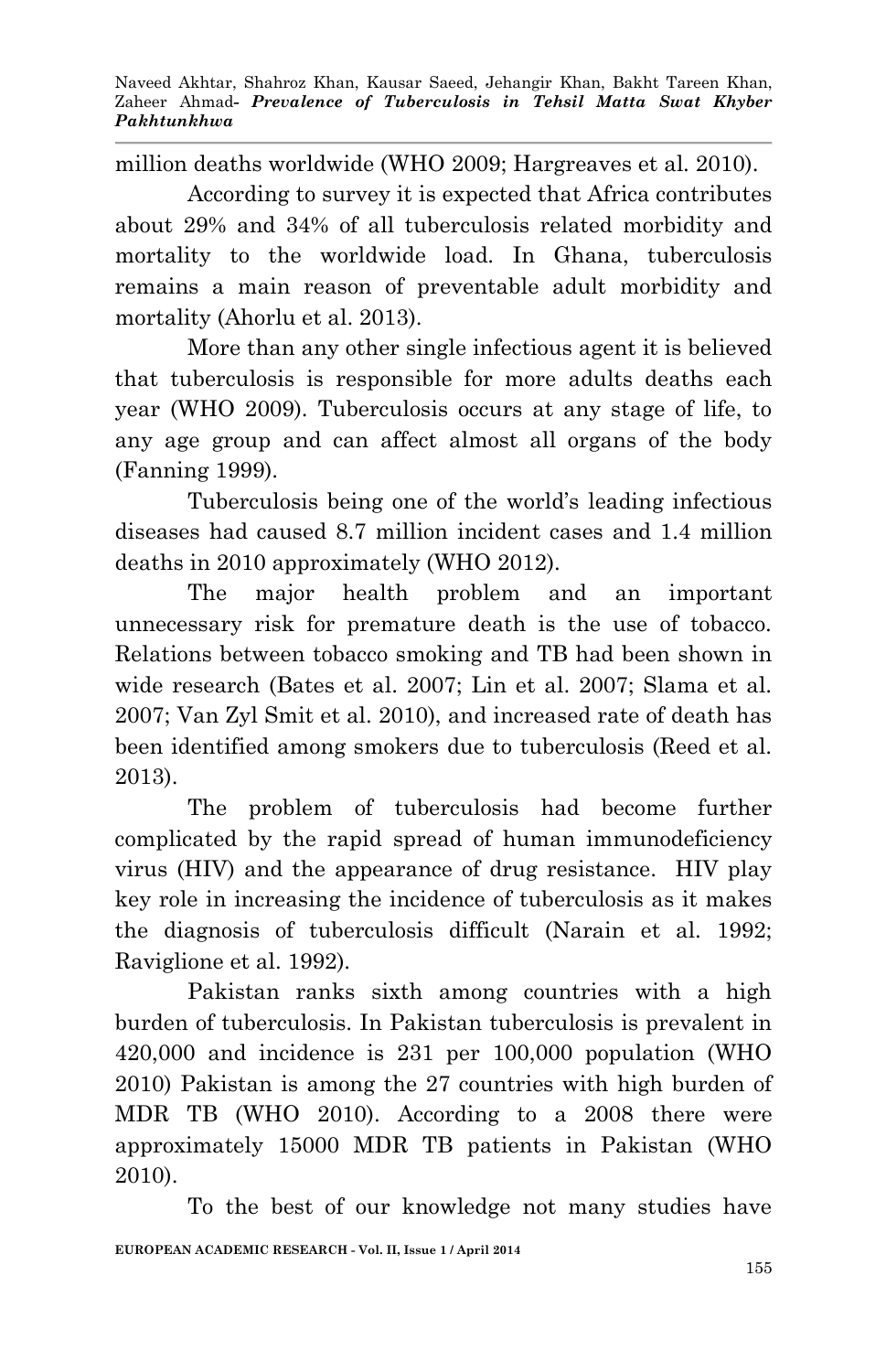been conducted on assessing public awareness of tuberculosis in population setting in Pakistan (Mushtaq et al. 2011).

Current study was carried out to evaluate the epidemiology, sex wise distribution and burden of disease in Tehsil Matta District Swat, Khyber Pakhtunkhwa Pakistan,

## **Methods and Materials**

A descriptive study was conducted in the period of April to December 2013. Total 378 of patients were investigated in the study period. Data was collected through proforma containing the whole information about the patients, i.e gender, age, address, previous treatment and current treatment. The analysis of data was done age wise, sex wise and month wise.

## **Results and Discussion**

Total 378 patients were investigated out of which 213 (56.34%) were females and 165 (43.65%) were males. The highest infection rate was found in the age of 31-40 years that was 173 (45.46%). According to (Ayaz et al. 2012) the infection rate of TB was high in age of 10-20 years that was (68.96%), (35.29%) infection was recorded in age from 21-40 years and the lowest infection rate was recorded in more than 40 years of age that was (15.06%). Similarly (Ahmad et al. 2013) reported the maximum numbers of patients in age of 15-64 that was 82.72. In our study the highest infection rate was found in the age of 31-40 years that was 173 (45.46%). The details are shown in table 1.1.

| Age             | Frequency | Percentage |
|-----------------|-----------|------------|
| $1 - 10$ years  | 22        | $5.82\ \%$ |
| $11-20$ years   | 41        | 10.84 %    |
| $21-30$ years   | 54        | 14.28%     |
| $31 - 40$ years | 173       | 45.46 %    |
| $41 - 50$ years | 61        | 16.13 %    |

**EUROPEAN ACADEMIC RESEARCH - Vol. II, Issue 1 / April 2014**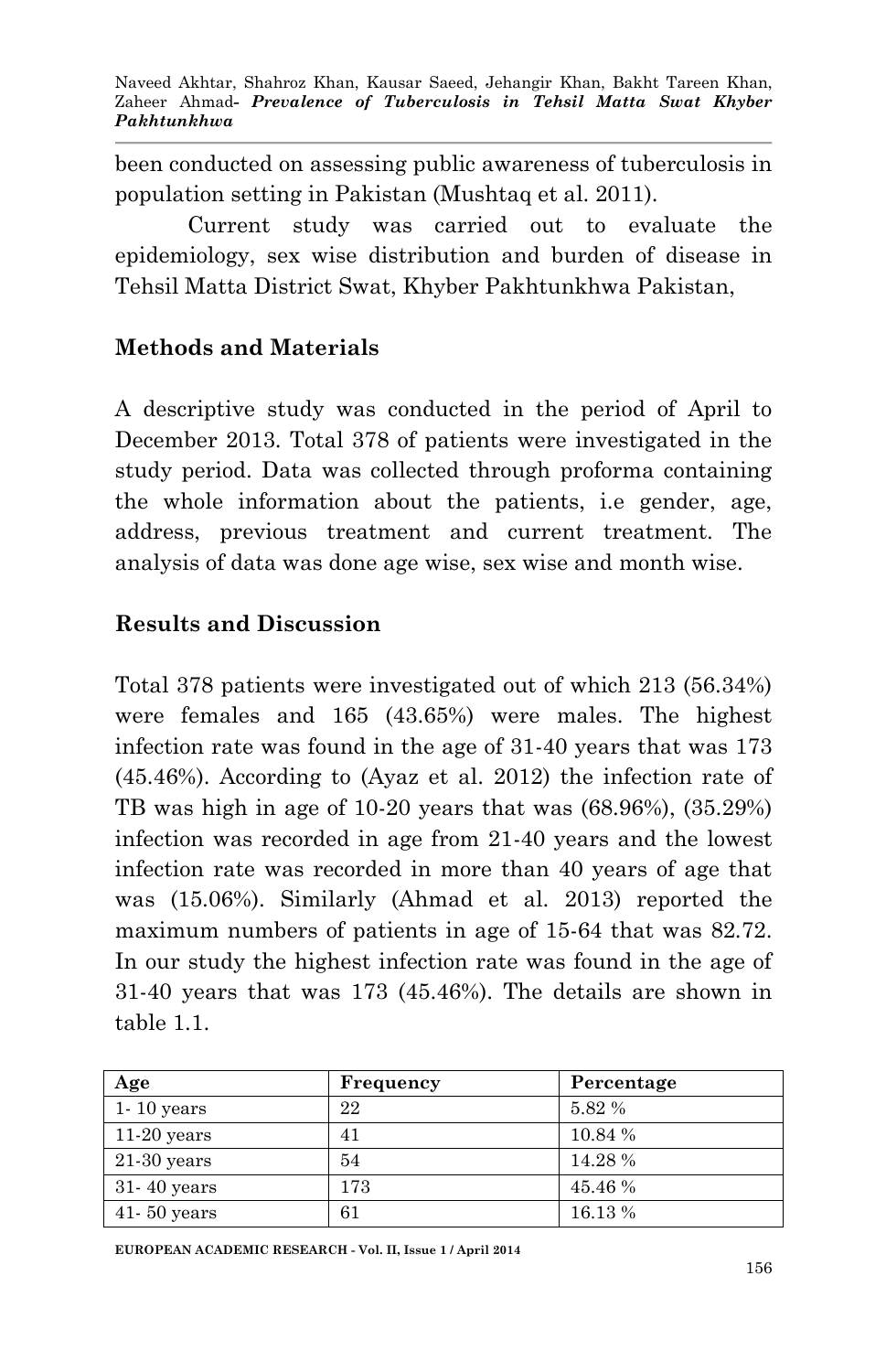Naveed Akhtar, Shahroz Khan, Kausar Saeed, Jehangir Khan, Bakht Tareen Khan, Zaheer Ahmad*- Prevalence of Tuberculosis in Tehsil Matta Swat Khyber Pakhtunkhwa*

| $51 - 60$ years                                        | -27 | 17.14% |  |
|--------------------------------------------------------|-----|--------|--|
| Table 1.1: Age wise distribution of patients $(n=378)$ |     |        |  |

 $\overline{\phantom{a}}$ 

According to (Ayaz et al. 2012) high incidence of tuberculosis was recorded in female that was (16/78) 33.33 % than male that was (23/75) 30.66%. According to (Ahmad et al. 2013) ratio of tuberculosis was higher in female as that of male population and the recorded ratio of amount was (60/110) 54.55% and (50/110) 45.45% respectively. According to (Ullah et al. 2008) the numbers of male patients were 176 and female patients were 349. According to (Akhtar et al. 2014) the ratio of male was 137(44.19%) and female was 173 (55.80%). In our study it was found that infection was high in females than males. The details are shown in table 1.2.

| Age             | Male | Female |
|-----------------|------|--------|
| $1 - 10$ years  | 10   | 12     |
| $11-20$ years   | 16   | 24     |
| $21-30$ years   | 24   | 30     |
| 31-40 years     | 77   | 96     |
| $41 - 50$ years | 27   | 34     |
| 51-60 years     | 11   | 17     |
| Total           | 165  | 213    |

**Table 1.2: Sex wise distribution of patients (n=378)**

A high prevalence 17(37.77%) was recorded in the month of July, followed by May 18 (34.61%) and June 14 (25%) of 2010 (Ayaz et al. 2012). In our study the high infection was recorded in the month of September (28.59%), followed by October (24.72%), November (23.45%) and lowest infection was found in month of December (23%). Month wise distribution of tuberculosis is shown in figure 1.3.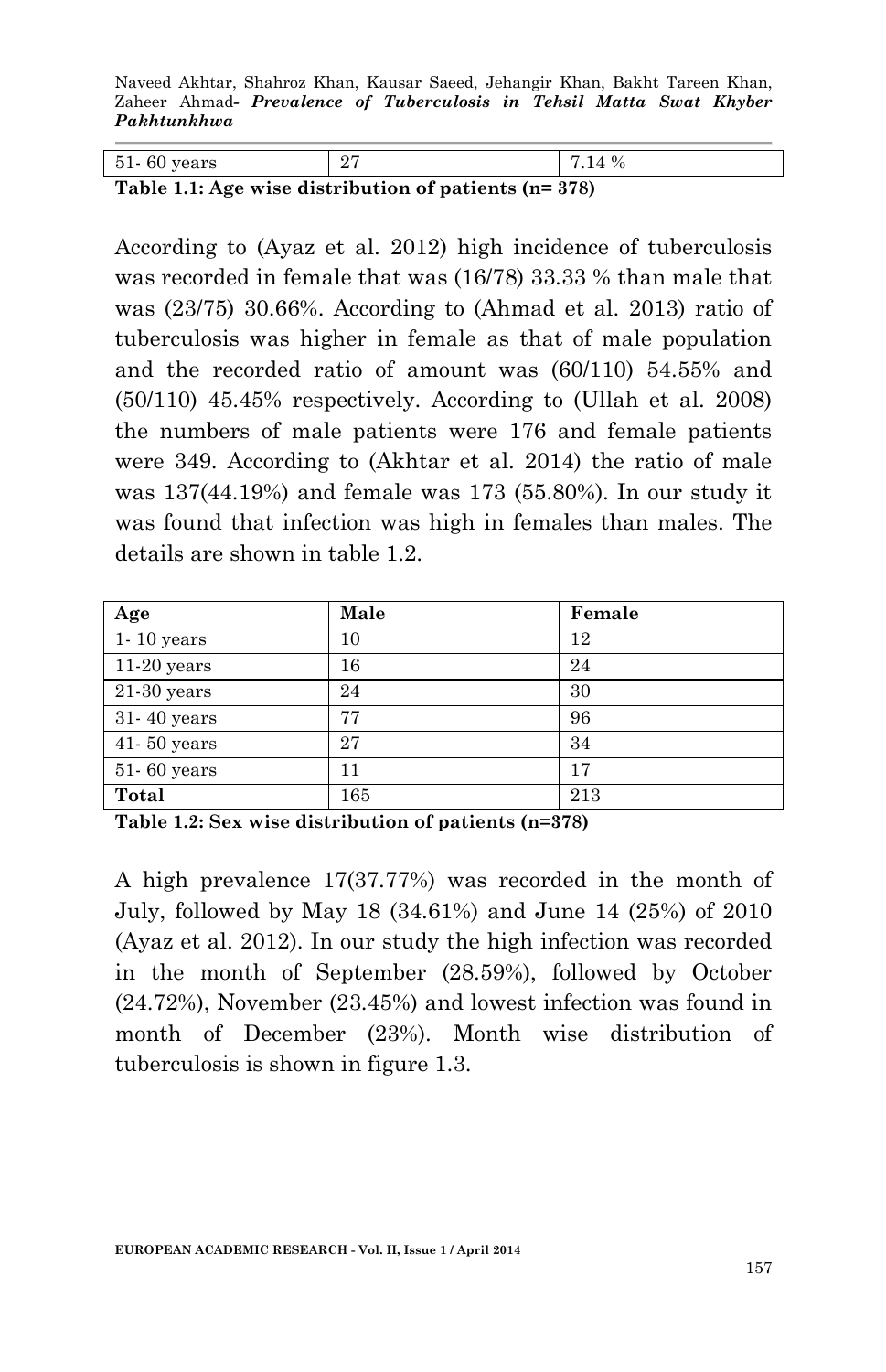Naveed Akhtar, Shahroz Khan, Kausar Saeed, Jehangir Khan, Bakht Tareen Khan, Zaheer Ahmad*- Prevalence of Tuberculosis in Tehsil Matta Swat Khyber Pakhtunkhwa*



**Figure 1.3: Month wise distribution of Tuberculosis Conclusion**

This survey shows that the people are unaware about tuberculosis in many aspects i.e. symptoms, diagnosis, treatment and transmission. Government has to educate people through media, seminars etc. The TB awareness programs should be initiated in order to aware the people about its signs and symptoms, transmission, treatment etc.

### **BIBLIOGRAPHY:**

- Aftab, R., F. Amjad, and R. Khurshid. 2009. "Detection of mycobacterium tuberculosis in clinical samples by smear and culture." *Pak. j. Physio.* 5: 27-30.
- Ahmad, T., S. Ahmad, Haroon, M. Zada, A. Khan, S. Salman, N. Khan, and F. Gul. 2013. "Epidemiological Study of Tuberculosis." *European Academic Research* 1(8).
- Ahorlu, C. K., and F. Bonsu. 2013. "Factors affecting TB case detection and treatment in the Sissala East District, Ghana." *Journal of Tuberculosis Research* 1(3): 29-36.
- Akhtar, N., Khan, B. T, Saeed, K., Khan, S., Khan, J., and Ahmad, Z. 2014. "Prevelance of Tuberculosis: Current status in Manglawar District Swat, Khyber Pakhtunkhwa, Pakistan." *European Academic Research.* 1(12): 5160-5166.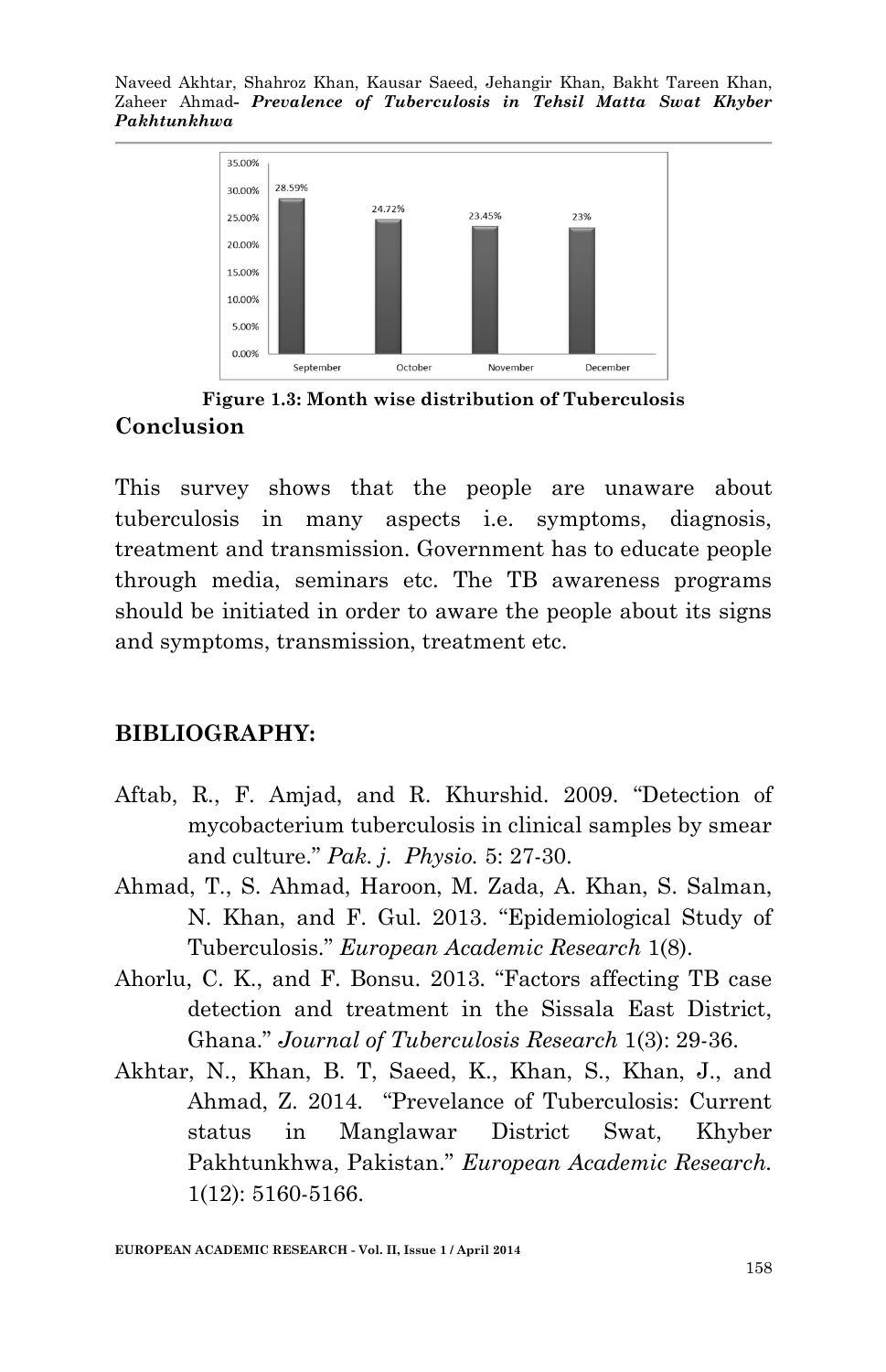Naveed Akhtar, Shahroz Khan, Kausar Saeed, Jehangir Khan, Bakht Tareen Khan, Zaheer Ahmad*- Prevalence of Tuberculosis in Tehsil Matta Swat Khyber Pakhtunkhwa*

- Ayaz, S., T. Nosheen, S. Khan, S. N. Khan, L. Rubab and M. Akhtar. 2012. "Pulmonary Tuberculosis: Still Prevalent In Human in Peshawar, Khyber Pakhtunkhwa,Pakistan." *Pak. j. life soc. Sci* 10(1): 39- 41.
- Bates, M. N., A. Khalakdina, M. Pai, L. Chnag, F. Lessa and K. R. Smith. 2007. "Risk of tuberculosis from exposure to tobacco smoke: a systematic review and meta-analysis." *Arch Intern Med* 167: 335-42.
- Fanning, A. 1999. "Tuberculosis: 6. Extrapulmonary disease." *CMAJ* 160: 1597–603.
- Hargreaves, J. R., D. Boccia, C. A. Evans, M. Adato, M. Petticrew, and D. H. Porter. 2010. "The social determinants of Tuberculosis: From evidence to action." *American Journal of Public Health* 101: 654-662.
- Lin, H. H., M. Ezzati and M. Murray. 2007. "Tobacco smoke, indoor air pollution and tuberculosis: a systematic review and meta-analysis." *PLoS Med* 4:e20.
- Mushtaq, M. U., U. Shahid, H. M. Abdullah, A. Saeed, F. Omer, M. A. Shad, A. M. Siddiqui, J. Akram. 2011. "Urbanrural inequities in knowledge, attitudes and practices regarding tuberculosis in two districts of Pakistan's Punjab province." *Int J Equity Health* 10: 8.
- Narain, J. P., M. C. Raviglione and A. Kochi. 1992. "HIV associated tuberculosis in developing countries: epidemiology and strategies for prevention." *Tuberc Lung Dis* 73: 311-21.
- Raviglione, M. C., J. P. Narain and A. Kochi. 1992. "HIVassociated tuberculosis in developing countries: Clinical diagnosis and treatment." *World Health Organ* 70: 515- 26, 1992.
- Reed, G. W., C. Hongjo, L. So Young, L. Myungsum, K. Youngran, P. Hye mi, L. Jongseok, Z. Xin, K. Hyeyngseok, H. SooHee, C. Metthew, C. Ying, C. Sang-Nae, B. Clifton, V. Laura and K. Hardy. 2013. "Impact